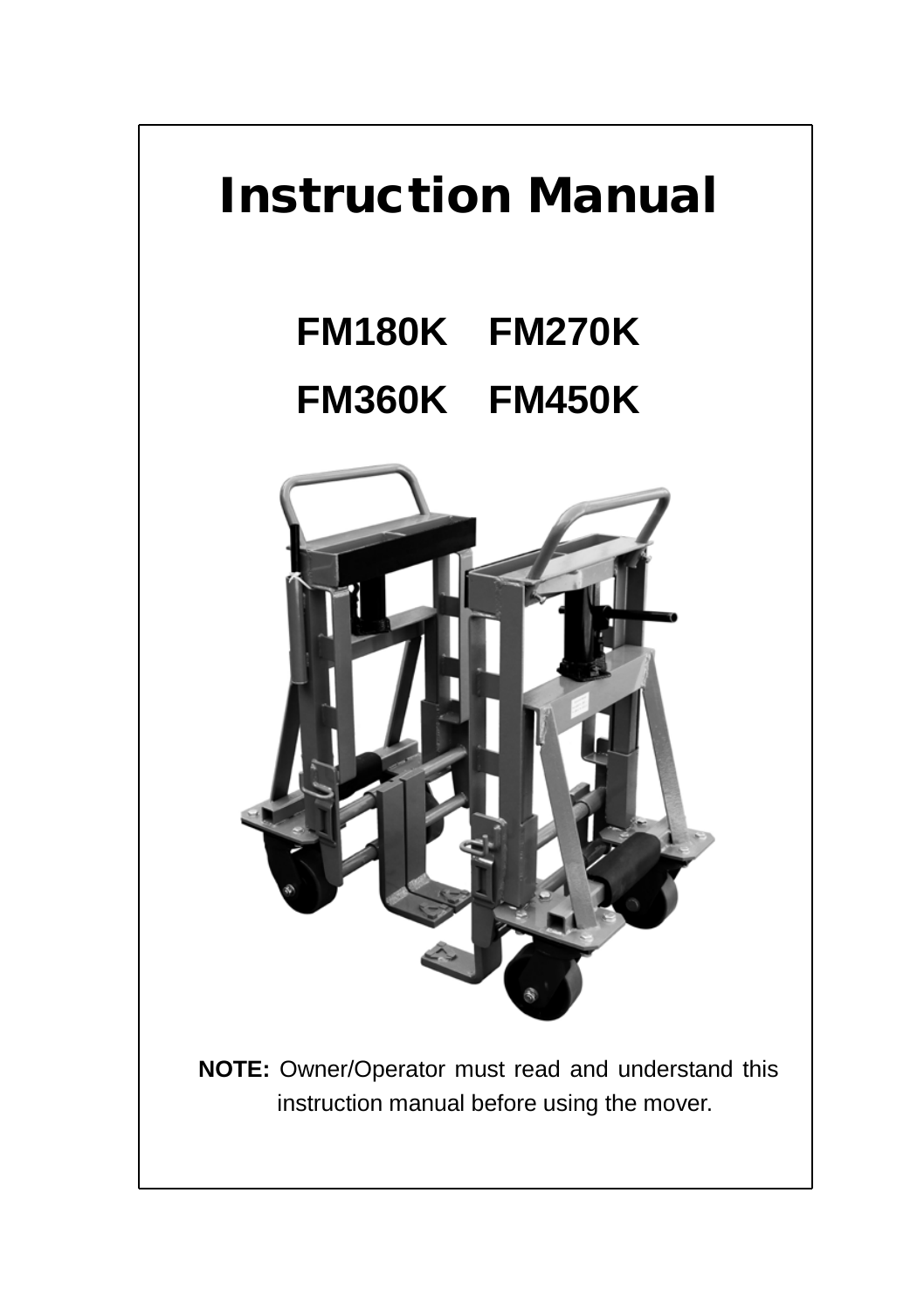# **Contents**

- **1. Description**
- **2. Specifications**
- **3. Precautions and Preparation**
- **4. Operation**
- **5. Care and Maintenance**
- **6. Parts Lists & Exploded Figures**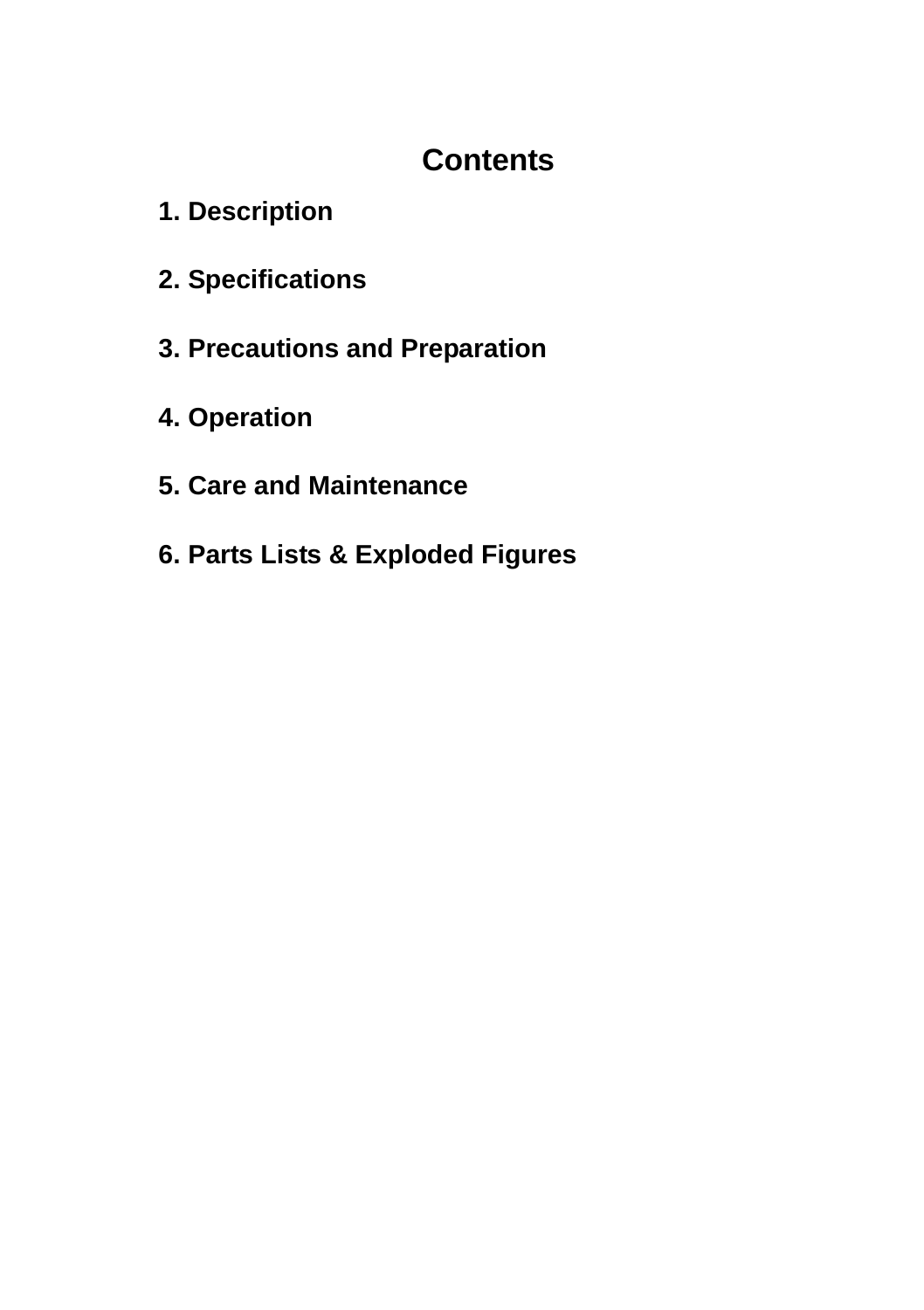THANK YOU VERY MUCH FOR CHOOSING OUR HYDRAULIC FURNITURE MOVER. FOR YOUR SAFETY AND CORRECT OPERATION, PLEASE CAREFULLY READ THE MANUAL BEFORE USE.

NOTE: All of the information reported herein is based on data available at the time of printing. The factory reserves the right to modify its own products at any time without notice or incurring in any sanction. Please verify with the factory for possible updates.

# **1. Description**

 Equipment Mover are designed for use safe, easy lifting and transportation of large, bulky loads. Each unit must use in pairs. And each unit is equipped with fork, hydraulic jack, operation handle, support frame and moving frame, casters, and all mounting hardware.

### !**CAUTION**

Never exceed the maximum capacity of the equipment mover.

1. Units must be connected with load binders before load is lifted.

- 2. Only intended for use in pairs.
- 3. Make sure load is centered on forks.
- 4. Never move the unit unless the forks are in the lower position.

5. Equipment Mover are intended for movement of loads and are not intended for positioning loads in a raised position for extended period of time.

6. Do not leave units unattached with load in raised position. Do not use units on inclines.

7. The units are not designed to lift people. Do not stand on the load and do not place any body part under the load at all times.

8. Inspect unit thoroughly, daily, before operating. Make sure that all attachments and fasteners are completely tightened.

9. When units are not in use, they should be completely lowered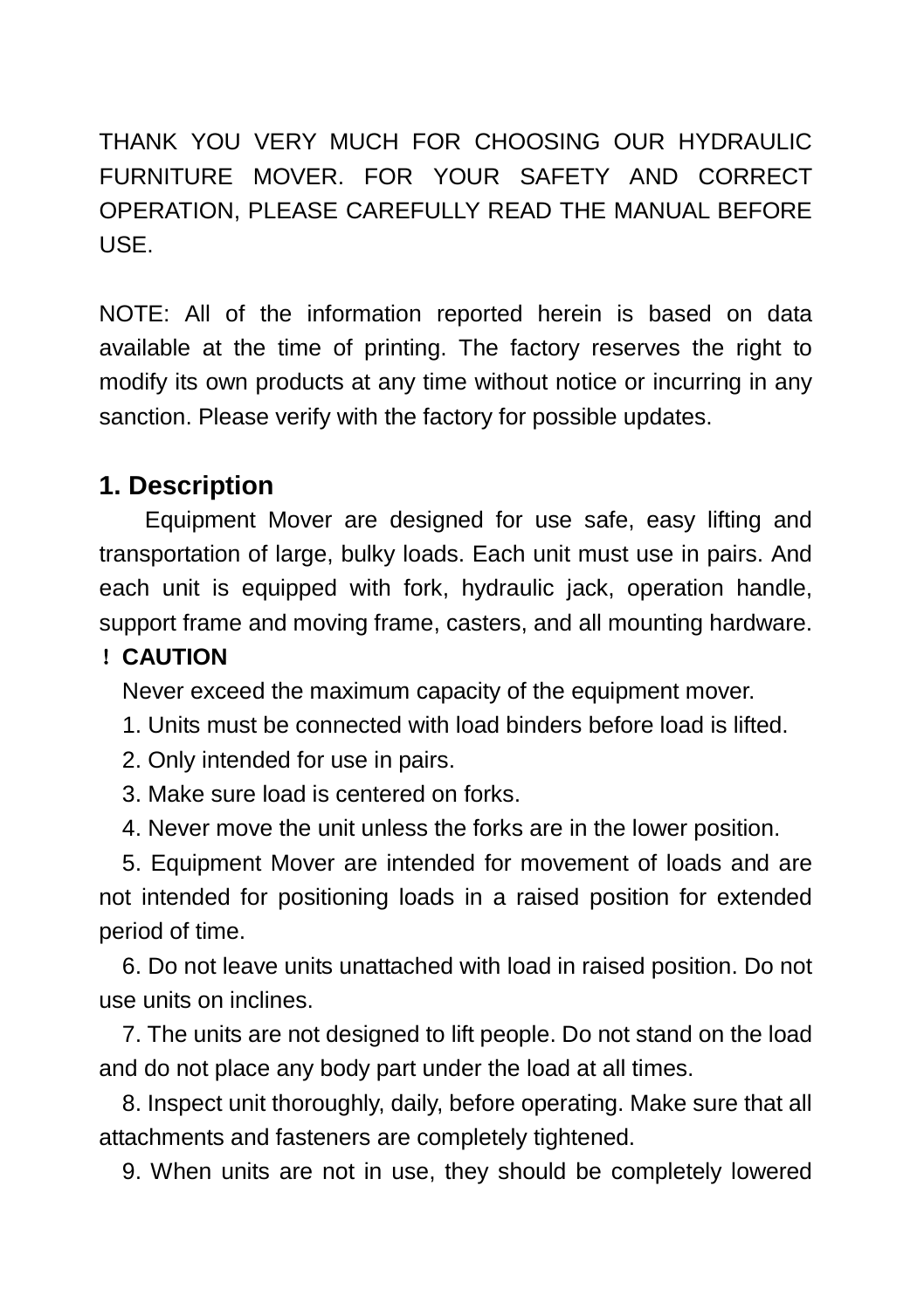and release valve tightened.

10. Do not operate a damaged unit until it is completely repaired.

11. Always remove load before repairing.

12. Warning: units are unstable if handled improperly. Use caution when moving over uneven floors.

| Model                      | <b>FM180K-1</b> | <b>FM180K-2</b> | <b>FM270K-1</b> | <b>FM270K-2</b> |
|----------------------------|-----------------|-----------------|-----------------|-----------------|
| Capacity (lb.)             | 3960            |                 | 5940            |                 |
| <b>Lifting Height (mm)</b> | 150             |                 |                 |                 |
| <b>Wheel Material</b>      | PU+Steel        | All Steel       | PU+Steel        | All Steel       |
| <b>Wheel Size (mm)</b>     | $\Phi$ 150×50   |                 | $\Phi$ 150×65   |                 |
| Net Weight (lb.)           | 297             | 301.4           | 352             | 356.4           |
| Model                      | <b>FM360K-1</b> | <b>FM360K-2</b> | <b>FM450K-1</b> | <b>FM450K-2</b> |
| Capacity (lb.)             | 7920            |                 | 9900            |                 |
| <b>Lifting Height (mm)</b> | 150             |                 |                 |                 |
| <b>Wheel Material</b>      | PU+Steel        | All Steel       | PU+Steel        | All Steel       |
| <b>Wheel Size (mm)</b>     | Φ200×75         |                 |                 |                 |
| Net Weight (lb.)           | 420.2           | 424.6           | 475.2           | 479.6           |

# **2. Specifications**

### **3. Precautions and Preparation**

3-1 The floor must be absolutely level, smooth and clean. There must be no inclines or slopes to be moved over. Make sure that the floor and the floor covering are to stand up to the loading imposed by the wheel and whether they can take the weight of the furniture being transported.

3-2 Check whether the piece of furniture to be transported contains any loose objects. These will have to be removed, or secured against slopping out of position.

3-3 Check whether the piece of furniture is strong enough for the two opposite sides to take the weight of the piece via the transport units' platforms, and whether the upper supports of the transport units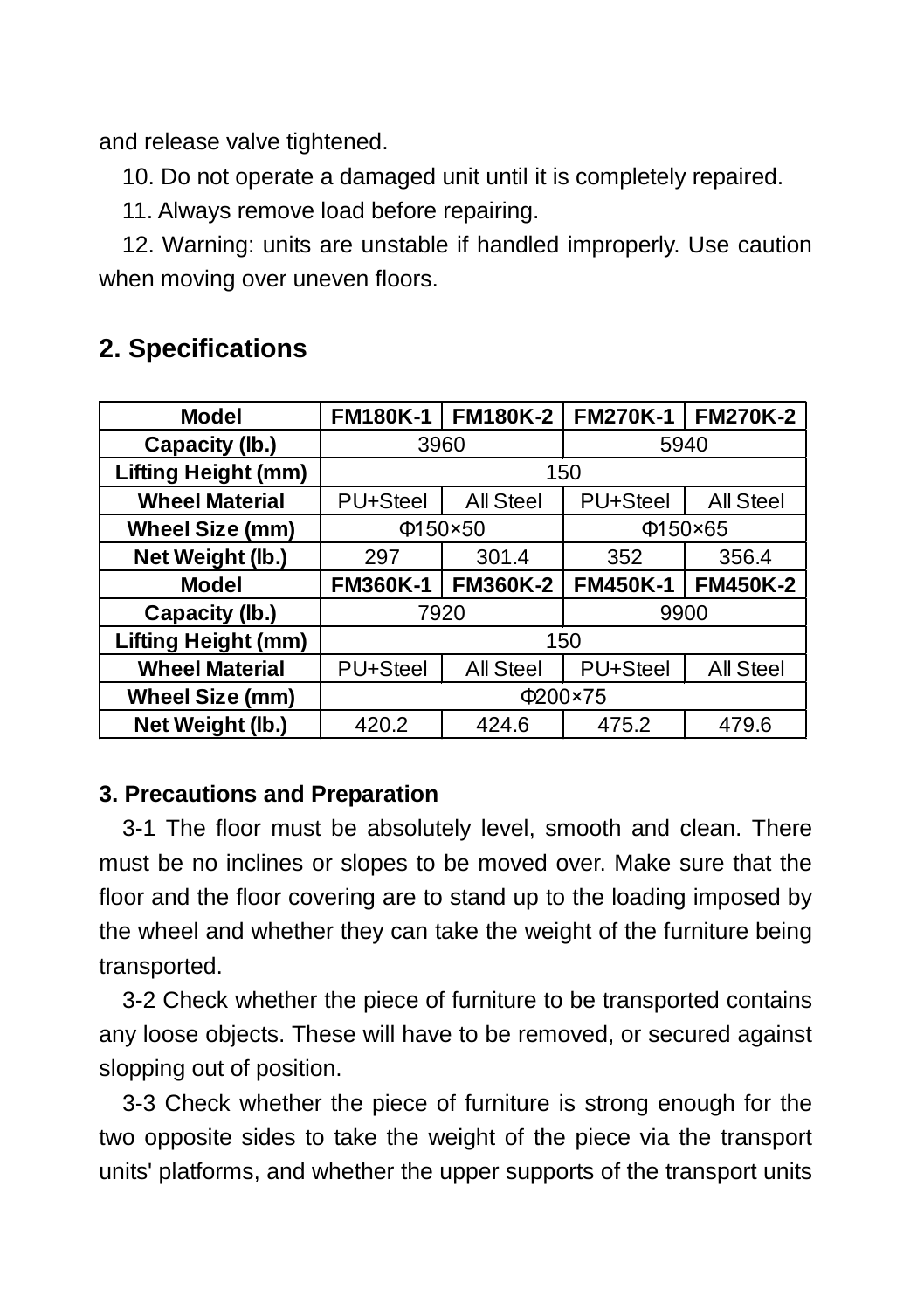can hold the furniture to be transport without damaging it.

3-4 Find the weight of the piece of furniture to be transported. Never exceed the maximum capacity of the equipment mover.

3-5 Find the center of gravity of the furniture to be transported. Along the furniture base, it is the decisive for the load that a single transport unit can bear, across the base, for the center of the transport unit, and, in connection with the height, for the moment of tilting that occurs when moving the furniture. When in use, the height of the center of gravity must not exceed 0.8m. The distance of the transport units to one another must not be less than 0.5m and not gravity 4.0m (furniture of the securing straps).

3-6 Never use this equipment for towing behind a vehicle.

## **4. Operation**

Units is ready to use as shipped, if hydraulic jack does not operate properly, contact the dealer you purchased unit from immediately.

4-1 With one foot placed securely on padded bar and both hands firmly gripping handle. Position forks of first unit under load. Make sure load is centered on forks.

4-2 Fork (rubber) must be in contact with load.

4-3 Position second unit in same manner as above on other end of load.

4-4 Connect the two units with load binders (available from dealer).

4-5 Two people are required for operating and moving loads.

#### **To lift**

(1) Pump up jack slowly on the pairs units simultaneously, raise load off floor up to the height required, but Do not over the specified lift height.

(2) Keep hands and feet clear of bottom of load and casters.

(3) Check placement of forks under load, Binders must be tight before moving.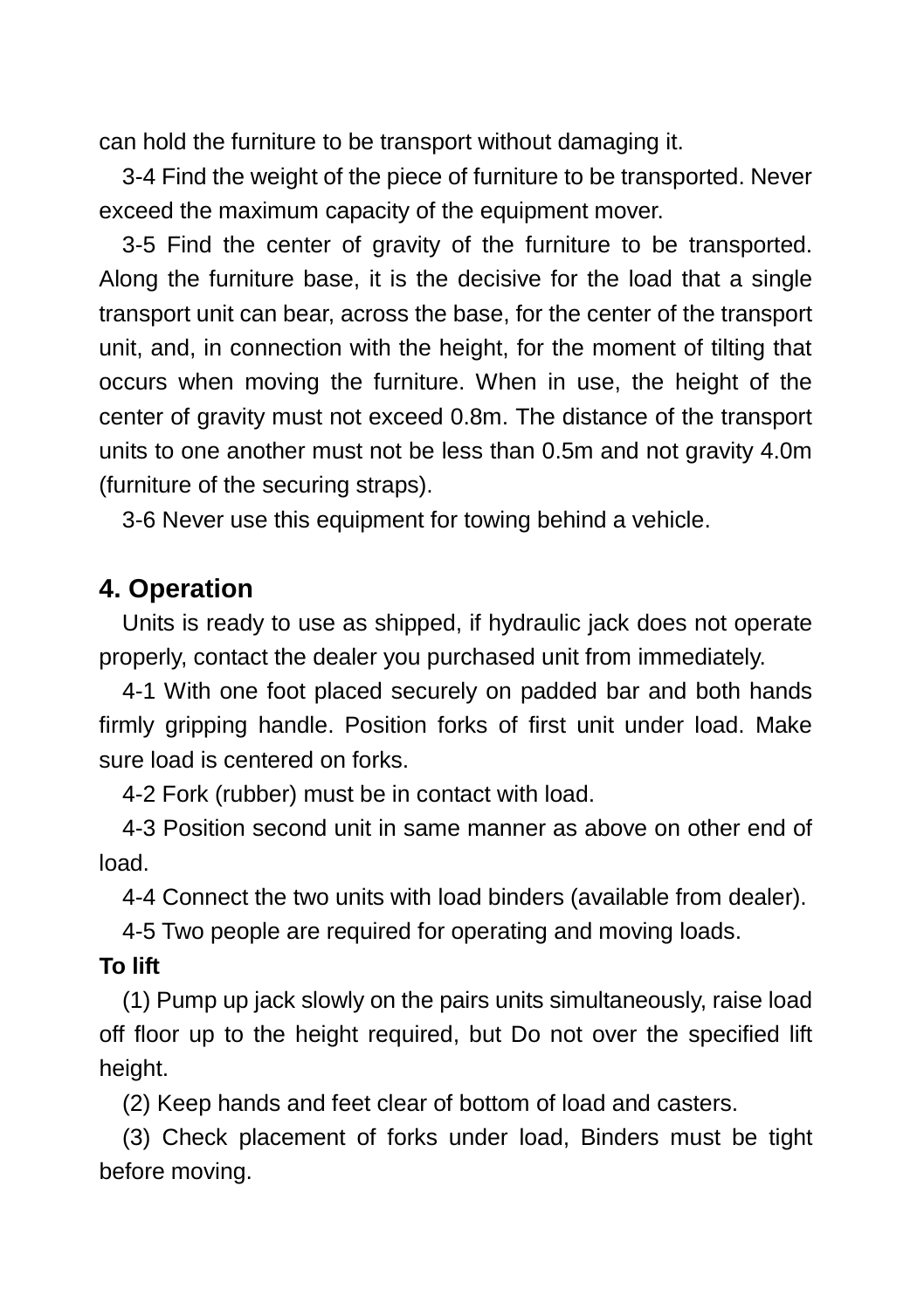### **To lower**

(1) Open jack release valve slowly on pair units simulatneously until load rests on floor.

(2) Remove load binders.

(3) Carefully remove unit forks from under load. Lower forks to floor before moving units.

## **5. Care and Maintenance**

 Our hydraulic furniture mover only requires little care and maintenance, but this must be carried out regularly Depending on its use, the spindles and gear wheels must be re-greased weekly or monthly, using standard multi-purse grease. For this, the spindle may be reached using a brush through the slot in the guide rail. The gear wheels are also greased using brush, by first levering off the gear-housing lid with a screwdriver. The lid should be pressed down firmly to close it again. The units' function should be tested.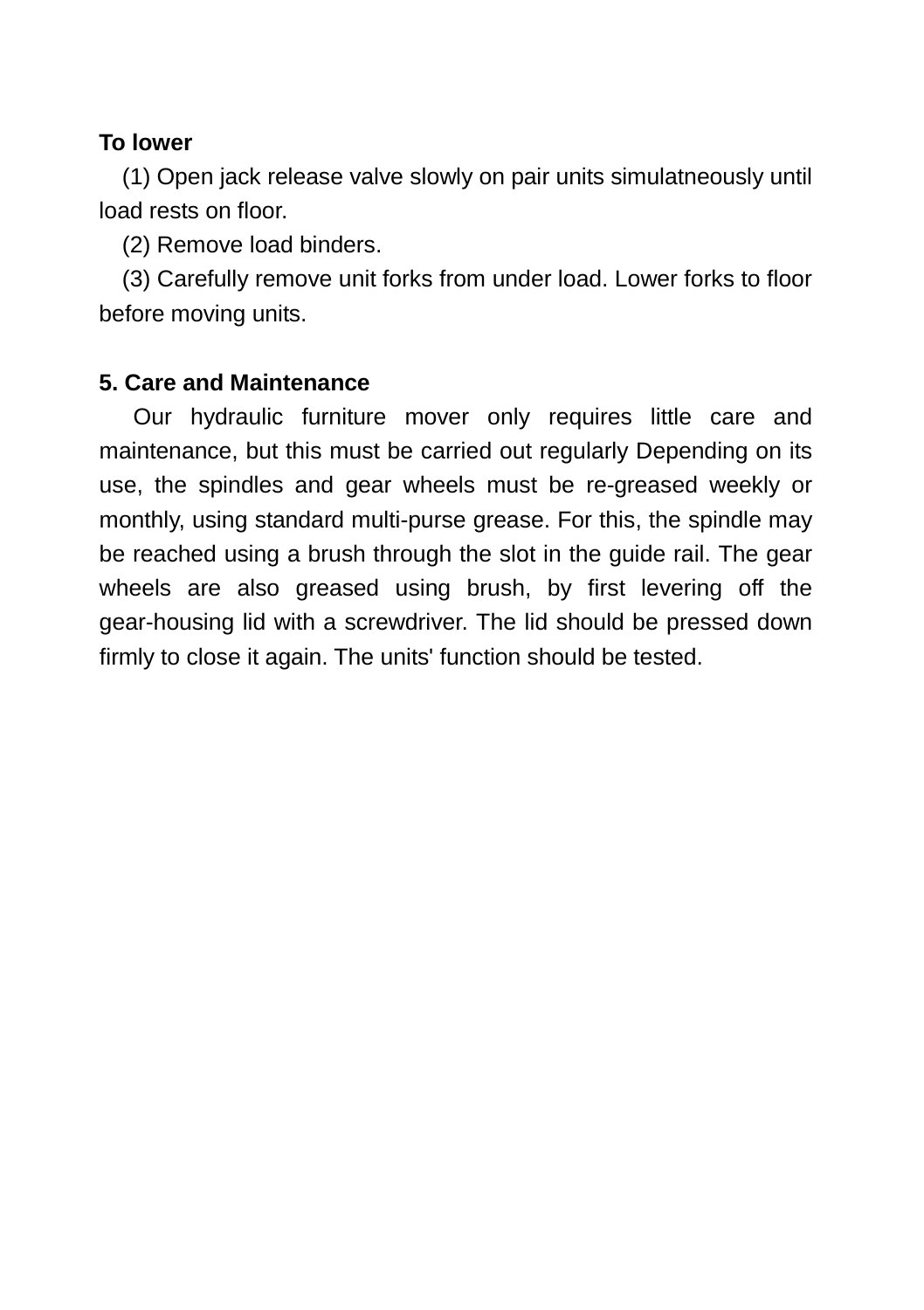# **6. Parts Lists & Exploded Figures**